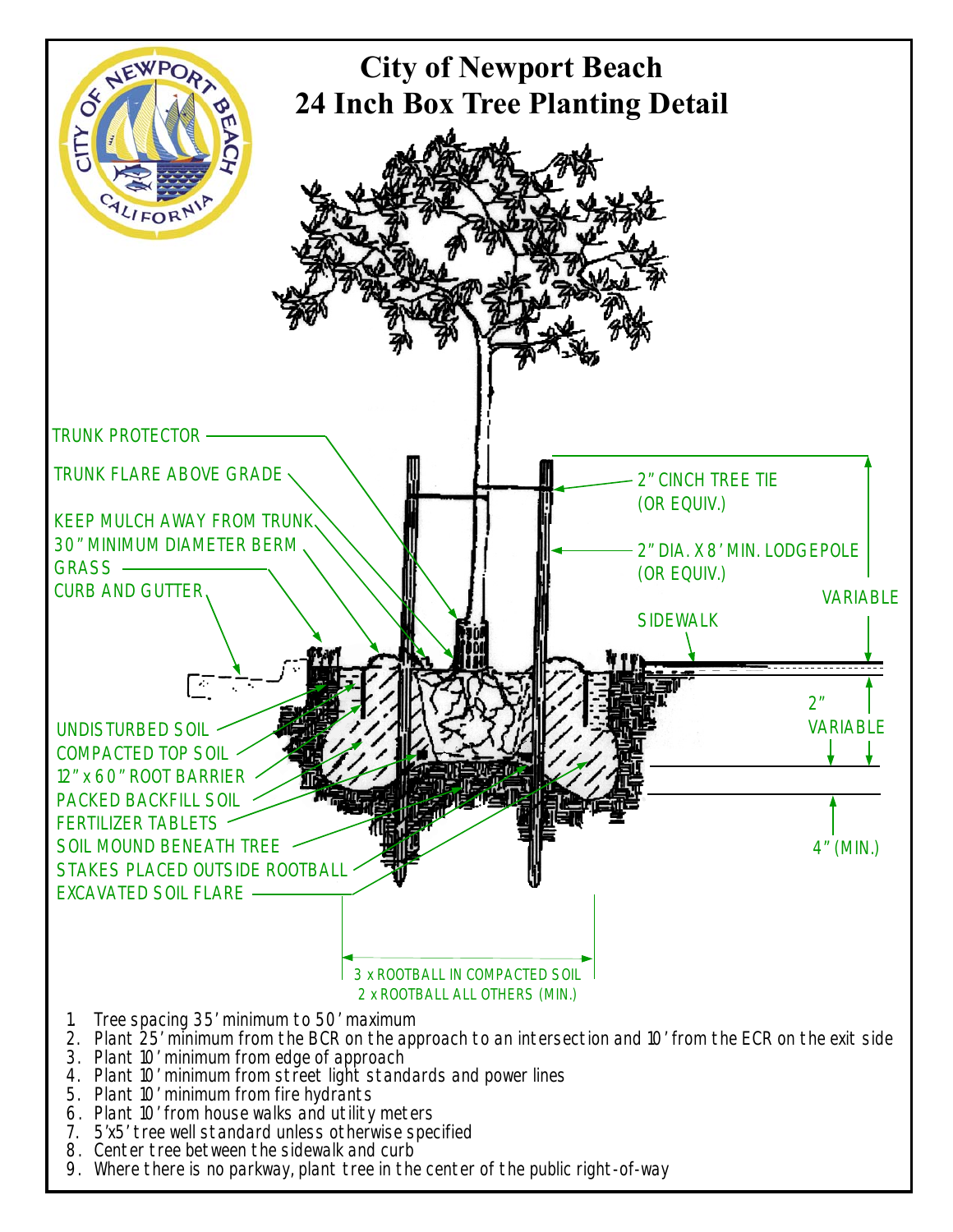## TREE PLANTING SPECIFICATIONS

- 1. Trees must be of quality nursery stock, free from pests, disease and structural defects.
- 2. Dig planting pit twice as wide as root ball, or as wide as practical per planting location. Pit should be no deeper than soil in the tree container.

 *NOTE: If drainage is a concern, the outside perimeter of the pit can be dug deeper to divert excess water away from the root ball. (See diagram)*

- 3. Remove the tree from the container (24" box), or bottom from box size trees, and place it in the planting pit. The soil level should be 1" - 2" above the finish grade to allow for some settling. Remove the remainder of the box on larger trees.
- 4. Backfill the pit ½ way with native soil, add fertilizer tablets if required and enough water to flood the bottom of the pit.
- 5. Add circular installation of 12" root barrier so that the top of the root barrier is just above the finish grade.
- 6. Complete backfill of pit with native soil, tamping in soil with feet or shovel handle to in sure there are no air pockets and that soil is reasonably firm.
- 7. Prepare earthen water basin capable of holding at least 10 gallons of water.
- 8. Remove nursery stake and install 2 tree stakes that are tall enough to support the tree.
- 9. Attach trees to stakes with soft rubber ties and attach a trunk protector to the base of the tree.
- 10. Fill the water basin and let seep two times.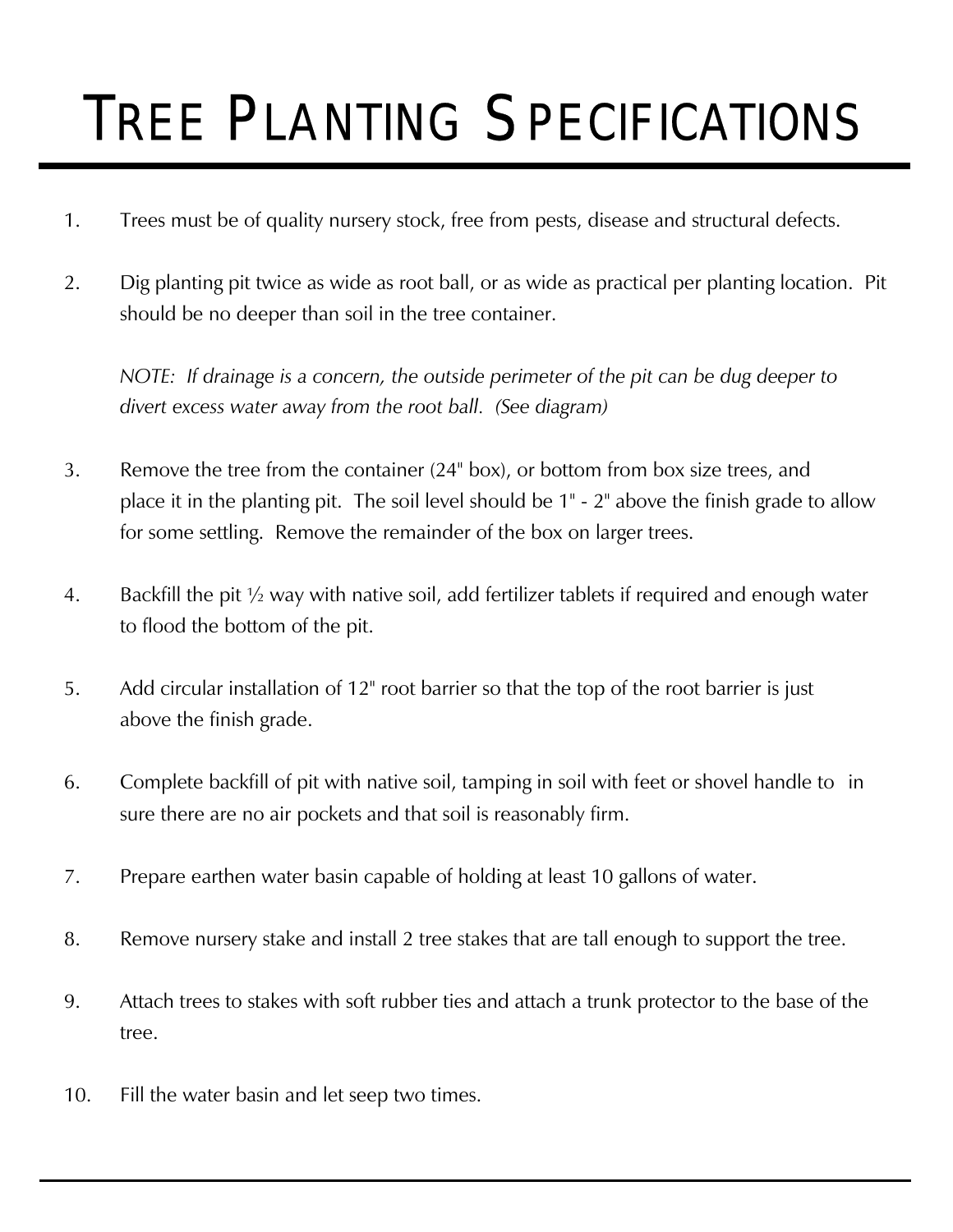

- 2. Plant 50' minimum from the BCR on the approach to an intersection and 15' from the ECR on the exit side
- 3. Plant 10' minimum from edge of drive approach
- 4. Provide 10' minimum clearance from utility and sewer lines
- 5. Plant 20' minimum from street light standards and power poles
- 6. Plant 10' minimum from fire hydrants
- 7. Center tree between the sidewalk and curb
- 8. Where there is no parkway, plant tree in the center of the public right-of-way